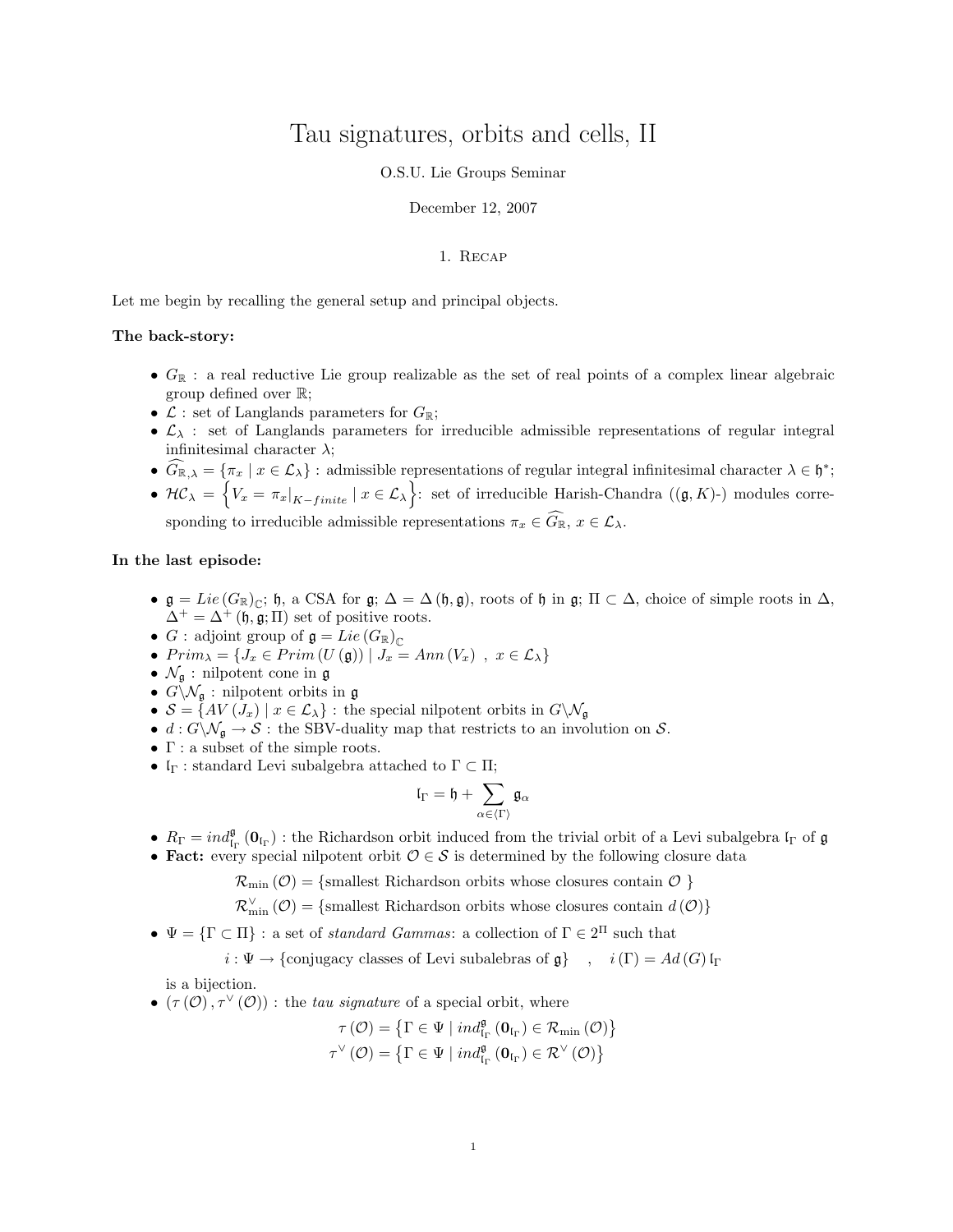#### 2. The Plan for Today

- Tau signatures of cells
	- H-C cells
	- The Spaltenstein-Vogan Criterion
	- The cell-orbit correspondence
- Explicit cell-orbit correspondence
	- the exceptional group case
	- the classical cases
		- ∗ standard Gammas to Richardson orbits to partitions
		- ∗ computing tau signatures of special orbits

# 3. Tau signatures for Harish-Chandra cells

Let me recall the cell decomposition of the set  $H\mathcal{C}_\lambda$  of irreducible Harish-Chandra modules of infinitesimal character  $\lambda$ . We fix a regular integral infinitesimal character  $\lambda$ , and let  $\mathcal{L}_{\lambda}$  denote the (finite) set of Langlands parameters fof  $H\mathcal{C}_\lambda$ . For  $x \in \mathcal{L}_\lambda$ , we write  $V_x$  for the corresponding Harish-Chandra module. For any pair  $x, y \in \mathcal{L}_{\lambda}$ , we say

 $x \rightsquigarrow y \iff \exists$  a f.d. representation F (occuring in  $T(\mathfrak{g})$ ) such that  $V_y$  appears in  $V_x \otimes F$ 

and that

$$
x \sim y \quad \Longleftrightarrow \quad x \leadsto y \text{ and } y \leadsto x
$$

Then  $\sim$  is an equivalence relation on  $H\mathcal{C}_\lambda$  and the corresponding equivalence classes are called Harish-Chandra cells.

**Fact 3.1.** If  $x, y$  belong to the same cell, then

$$
AV(V_x) = AV(V_y) \implies AV(Ann(V_x)) = AV(Ann(V_y))
$$

Here AV  $(V_x)$  is the associated variety of the  $(\mathfrak{g}, K)$ -module  $V_x$ , a collection of  $K_{\mathbb{C}}$ -orbits in  $(\mathfrak{g}/\mathfrak{k})^*$  and  $AV(Ann(V<sub>x</sub>))$  is the associated variety of the primitive ideal corresponding to  $x \in \mathcal{L}_{\lambda}$ , the closure of a single  $G_{\mathbb{C}}$ -orbit in g. Both of these equivalences follow from the circumstance that tensoring by a finite-dimensional representation doesn't really affect the outcome of the gradation processes by which the associated varieties are constructed.

*Notation* 3.2. For any cell  $\mathcal{C} \subset \mathcal{L}_{\lambda}$ , let  $\mathcal{O}_{\mathcal{C}}$  be the orbit in  $\mathcal{N}_{\mathfrak{g}}$  whose closure is the common associated variety of the annihilators of the corresponding set of representations.

Another, equivalent characterization of Harish-Chandra cells goes like this. Identify the set  $\mathcal{L}_{\lambda}$  as set of vertices of a weighted directed graph G where the *weight* of a vertex  $x \in \mathcal{G}$  is the tau-invariant  $\tau(x) \subset \Pi$ of the primitive ideal corresponding to  $V_x$  and for which there is an *edge*  $x \to y$  from x to y whenever  $V_y$  appears in  $V_x \otimes \mathfrak{g}$ . The Harish-Chandra cells then correspond to the subgraphs in which every ordered pair  $(x, y)$  of vertices can be connected by a directed path (along the directed edges) from x to y. So in particular, if  $x, y$  belong to the same cell, then there is a directed path from  $x$  to  $y$  as well as a directed path from  $y$  to  $x$ .

The Atlas software computes these graphs as a by-product of the KLV-polynomial computations. Here is a remarkable empirical fact:

Observation 3.3. Let  $\lambda$  be a regular and integral. For each cell  $\mathcal{C} \in \mathcal{L}_{\lambda}$ , form

$$
\tau(\mathcal{C}) = \{\tau(x) \mid x \in \mathcal{C}\}\
$$

Then, for simple split real groups,

$$
\#\left\{\tau\left(\mathcal{C}\right) \mid \mathcal{C}\subset \mathcal{L}_{\lambda}\right\} = \#\text{ special nilpotent orbits in }\mathcal{N}_{\mathfrak{g}}
$$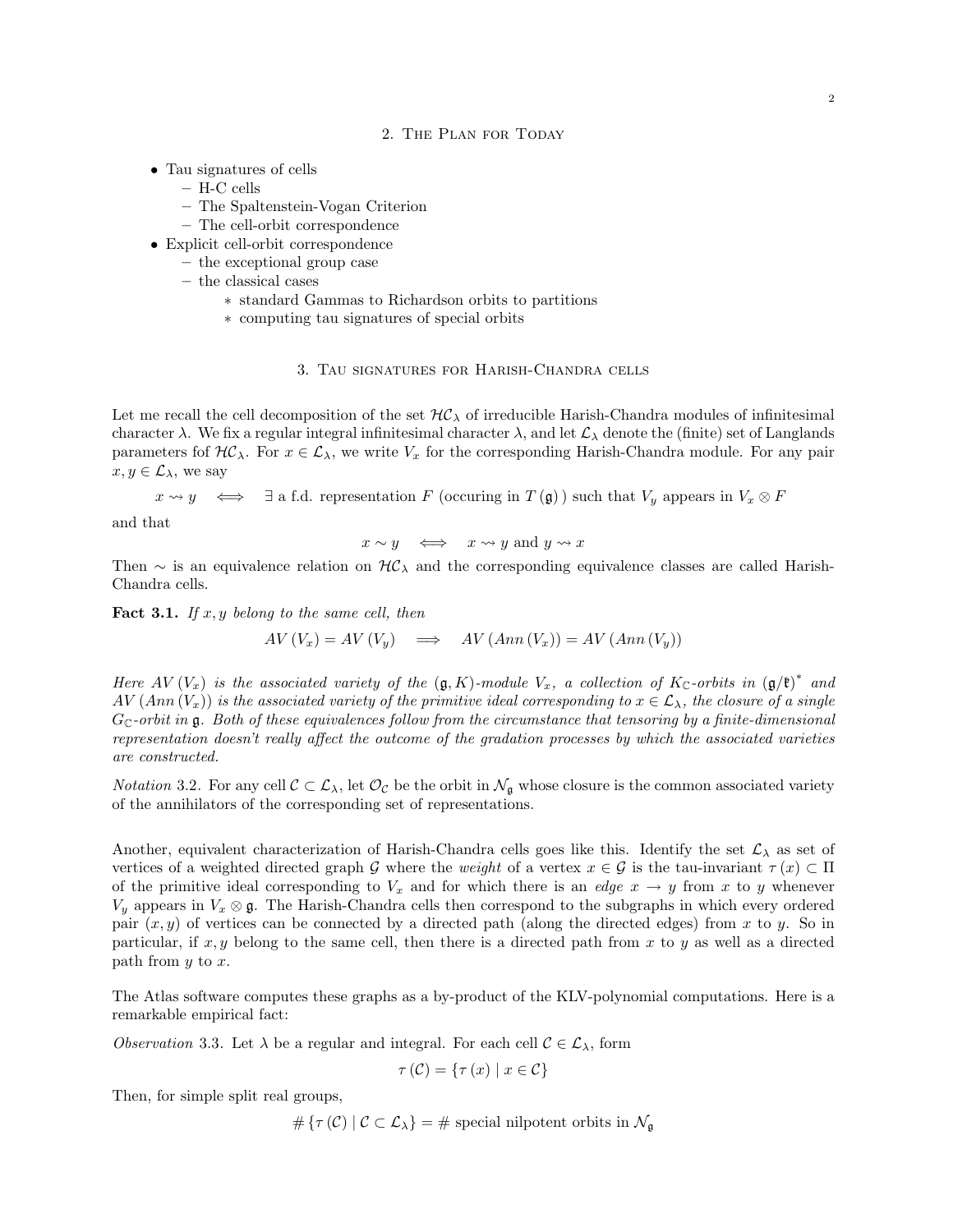Recall that the special nilpotent orbits are exactly the orbits that appear as the associated varieties of primitive ideals of regular integral infinitesimal character. Evidently, the set  $\tau(\mathcal{C})$  has something to do with the orbit  $\mathcal{O}_{\mathcal{C}}$ . Indeed,

**Theorem 3.4** (Vogan). Suppose C is a cell of Harish-Chandra modules with associated complex nilpotent orbit  $\mathcal{O}_\mathcal{C}$ . Then  $\mathcal{O}_\mathcal{C}$  is contained in the closure of ind<sub> $\mathfrak{g}(\mathbf{0}_\mathfrak{l})$ </sub> if and only if  $\mathcal C$  contains an element x whose  $\tau$ -invariant  $\tau(x)$  contains the simple roots of l.

Ideas behind the proof. In [ Sp1], Spaltenstein proves that a special orbit  $\mathcal O$  is contained in a Richardson orbit  $ind_{\mathfrak{l}}^{\mathfrak{g}}(\mathbf{0}_{\mathfrak{l}})$  if and only if the sign representation of  $W_{\mathfrak{l}}$  occurs in the restriction of the Springer representation  $\sigma(\mathcal{O}) \in W_{special}$  corresponding to  $\mathcal{O}$  to  $W_1$ . Vogan then observed that  $\sigma(\mathcal{O}_\mathcal{C})$  must also occur in the coherent continuation representation of  $W$  attached to the cell,<sup>1</sup> and that for the sign representation to occur in coherent continuation representation attached to a cell  $\mathcal C$  it is necessary and sufficient to have at least one  $x \in \mathcal{C}$  such that the simple roots of l all lie in  $\tau(x)$ .<sup>2</sup>

Here is another remarkable fact,

Fact 3.5. For each HC cell C in a block there is a corresponding dual cell  $C^{\vee}$  with the property that

$$
\{\tau(y) \mid y \in C^{\vee}\} = \{\tau_c(x) \mid x \in C\}
$$

where  $\tau_c(x)$  is the complement of  $\tau(x)$  in  $\Pi$ .

Definition 3.6. Let C be an HC cell and set

$$
\tau(C) = \{\tau(x) \mid x \in C\}
$$

We partial order the elements of  $\tau(C)$  as follows: each  $\tau(x) \in \tau(C)$  is a certain subset of the simple roots, and so corresponds to a certain Levi subalgebra  $\mathfrak{l}_{\tau(x)}$  of  $\mathfrak g$  and hence to a certain Richardson orbit

$$
\mathcal{O}_{\tau(x)} = \text{ind}_{\mathfrak{l}_{\tau(x)}}^{\mathfrak{g}} \left( \mathbf{0}_{\mathfrak{l}_{\tau(x)}} \right)
$$

We say

$$
\tau(x) \leq \tau(y) \quad \Longleftrightarrow \quad \mathcal{O}_{\tau(x)} \subset \overline{\mathcal{O}_{\tau(y)}} \quad ,
$$

set

$$
\tau_{\min}(C) = \{minimal \ \tau(x) \in \tau(C)\}\
$$

and define the **tau signature** of a cell as the pair

$$
\tau_{sig}(C) = (\tau_{\min}(C), \tau_{\min}(C^{\vee})) \quad .
$$

**Corollary 3.7** (B). A special orbit  $\mathcal O$  is the nilpotent orbit attached to a cell  $C$  if and only if

$$
\tau_{sig}\left(\mathcal{O}\right)=\tau_{sig}\left(C\right)
$$

# 4. Explicit cell-orbit correspondences

As per the Corollary above, to figure out the explicit cell/orbit correspondences we just need to compute the tau signatures of HC cells and the tau signatures of special nilpotent orbits; and then match them up.

Now the the tau-signatures of cells which can be obtained from the output of the Atlas wcells command as follows. wcells produces a listing of the irreducible representaions in a block, cell-by-cell, along with their tau-invariants and other data connected to the W-graph of the block. All one has to do is observe which tau-invariants appear in which cell and collect the minimal ones (with respect to the ordering of Gammas induced by the ordering of Richardson orbits) into a set  $\tau_{min}(C)$ , It is easy to figure out the duality map

 $\rm ^1$  by consistency with Springer correspondence

<sup>&</sup>lt;sup>2</sup>In Vogan's "Big Green Book", where the coherent continuation representation is developed,  $s_{\alpha} \cdot \Theta(x) = -\Theta(x)$  is a condition that puts  $\alpha \in \tau(x)$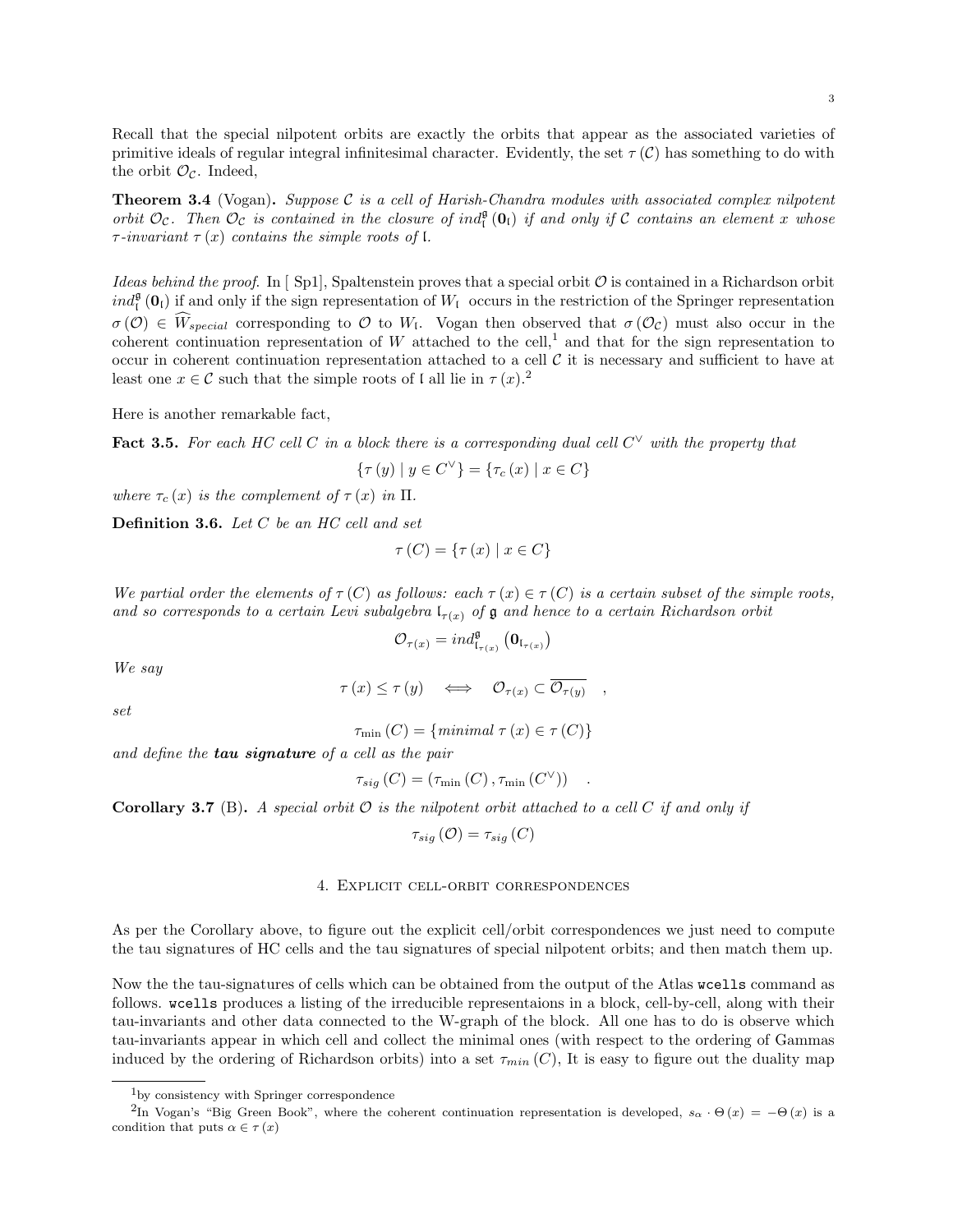$C \leftrightarrow C^{\vee}$  amongst the cells using Fact 3.5, and then write down the tau signature of a cell as prescribed by Definition 3.6.

As for the tau-signatures of orbits: well, because one normally parameterizes the nilpotent orbits of classical groups using partitions, and uses Bala-Carter data to parameterize the nilpotent orbits of the exceptional groups we have two separate methods to relate tau signatures to nilpotent orbit parameters.

- The tau-signatures of special nilpotent orbits for the exceptional groups can be obtained by consulting Spaltenstein's book. In [ Sp2], one finds not only Hasse diagrams showing the closure relations among the special nilpotent orbits, but also an explicit description of the duality map, and tables listing the induced nilpotent orbits, in particular the Richardson orbits, for the exceptional groups. In short, everything you need to figure out the tau signature of a particular orbit.
- Figuring out tau-signatures of special nilpotent orbits for the classical groups requires a little more thinking. However, once one absorbs Chapters 5, 7, and 8 of Collingwood and McGovern [ CM], it's not too hard to figure out how to compute the partition corresponding to a Richardson orbit corresponding to a given Levi  $\mathfrak{l}_{\Gamma}$ :

$$
\Gamma \to R_{\Gamma} = \text{ind}_{\text{I}_{\Gamma}}^{\mathfrak{g}}(0) \longleftrightarrow \mathbf{p}_{\Gamma} \in \mathcal{P}_{G}
$$

One can then use the dominance partial ordering of partitions to figure out the minimal Richardson orbits  $\mathcal{O}_{\mathbf{p}\Gamma}$  that contain a given special orbit  $\mathcal{O}_{\mathbf{p}}$ , and then, using an implementation of the Spaltenstein duality map on partitions, the minimal Richardson orbits that contain its Spaltenstein dual. I'll describe the underlying algorithms in a little more detail in the next section.

#### 5. Computing tau signatures for the special nilpotent orbits of classical groups

Before getting into the details of the computation, I should probably point out that the basic strategy to be pursued is quite simple. Recall that the nilpotent orbits of a complex classical Lie algebra g can be parameterized by certain families  $\mathcal{P}_{\varepsilon} (N_{\mathfrak{g}})$  of partitions of  $N_{\mathfrak{g}}$ ;  $N_{\mathfrak{g}}$  being the dimension of the standard representation of g. Moreover, the partial ordering of orbits is identical to the partial ordering of the corresponding partitions: that is to say, if  $\mathbf{p}_{\mathcal{O}}$  denotes the partition corresponding to a nilpotent orbit  $\mathcal{O}$ , then

$$
\mathcal{O}' \subseteq \overline{\mathcal{O}} \quad \Longleftrightarrow \quad \mathbf{p}_{\mathcal{O}'} \leq \mathbf{p}_{\mathcal{O}}
$$

where  $\leq$  denotes the usual *dominance* partial ordering of partitions:

$$
\mathbf{p} \leq \mathbf{q} \quad \Longleftrightarrow \quad \sum_{j=1}^{i} p_i \leq \sum_{j=1}^{i} q_i \qquad ; \quad i = 1, \dots, \min\left( \text{length}\left(\mathbf{p}\right), \text{length}\left(\mathbf{q}\right) \right) \quad .
$$

So once we identify the partitions corresponding to the Richardson orbits  $R_{\Gamma}$ ,  $\Gamma \in \Upsilon$ , we can readily identify the minimal Richardson orbits that contain a given nilpotent orbit  $\mathcal{O}_p$ ,  $p \in \mathcal{P}_{\varepsilon}(N_g)$ . In particular, we can do this for a special orbit  $\mathcal O$  and its Spaltenstein dual  $d(\mathcal O)$  and thereby compute the tau signature of  $\mathcal O$ .

5.1. Standard Gammas. Recall that a collection of standard Gammas is a set  $\Psi$  of subsets of  $\Pi$  such that the correspondence

$$
\Psi \ni \Gamma \longleftrightarrow G \cdot \mathfrak{l}_\Gamma
$$

is a bijection. It turns out that, almost always, if  $\mathfrak{lr} \approx \mathfrak{lr}'$  as Lie algebras then  $\mathfrak{lr}'$  is G-conjugate to  $\mathfrak{lr}'$ . So, usually, forming a collection of standard Gammas amounts to selecting a particular Γ out of each equivalence class

$$
\Psi_{\mathfrak{l}}\equiv \{\Gamma\in \Psi\mid \mathfrak{l}_\Gamma\approx \mathfrak{l}\}
$$

and a convenient way to choose as a representative of  $\Psi_{\mathfrak{l}}$ , the  $\Gamma$  appears in the natural lexicographic ordering of  $\Psi_{\mathfrak{l}}$ . (For classical groups, this has the effect of selecting the  $\Gamma \in \Psi_{\mathfrak{l}}$  which is maximally continguous toward its beginning.) In the case when we have non-conjugate but isomorphic Levis, we also use lexicographic ordering to select a representative  $\Gamma$  for each conjugacy class.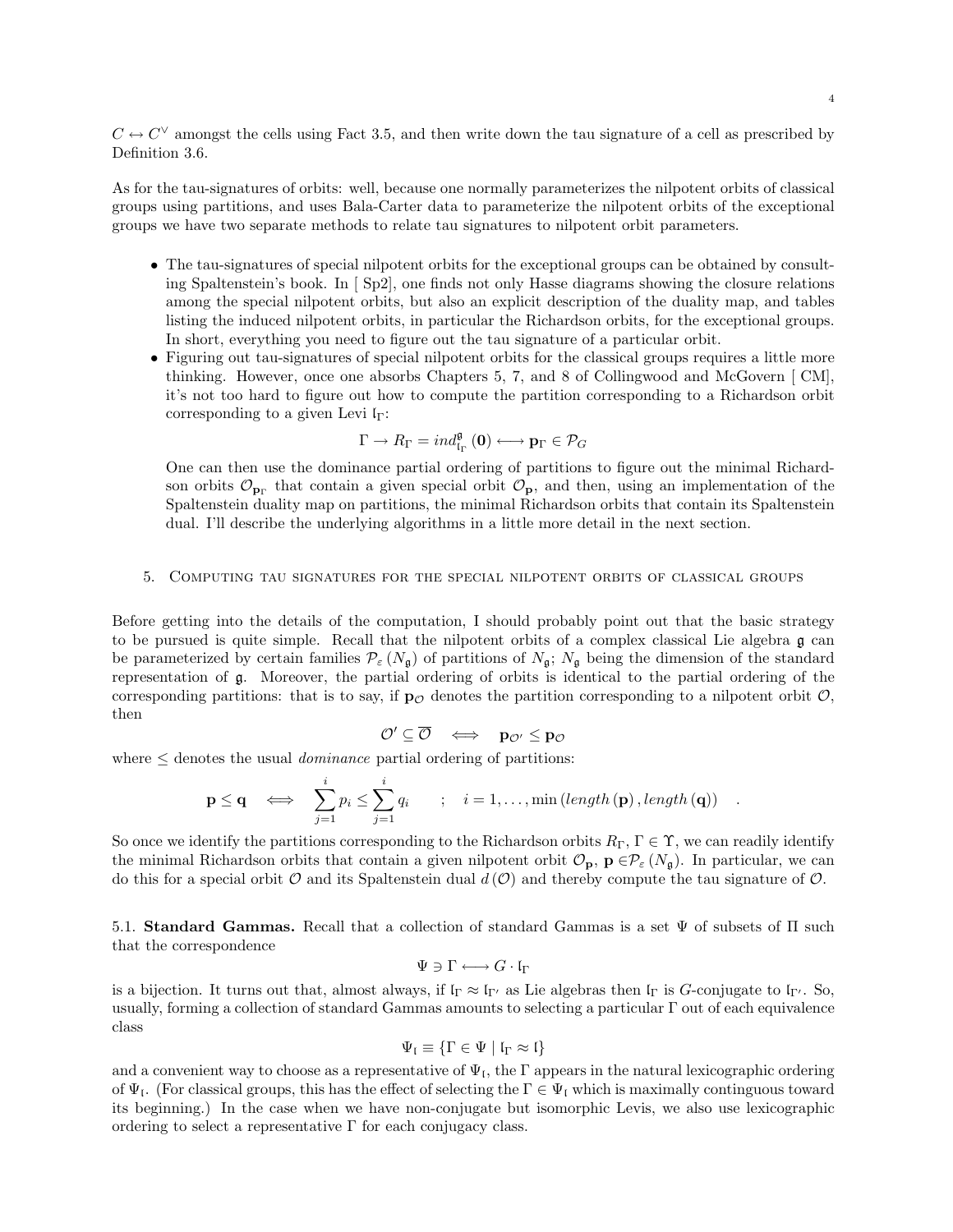5.2. Standard Gammas to partitions. As remarked above, there is a standard parameterization of nilpotent orbits of the classical simple complex Lie algebras in terms of certain families of partitions. Below we shall describe these parameterizations explicitly on a case-by-case basis. But first I will describe a how one computes the partition corresponding to the Richardson orbit  $R_{\Gamma}$  induced from a (parabolic with a) Levi subalgebra  $\mathfrak{l}_{\Gamma}, \Gamma \in \Upsilon$ . This method was gleamed from the discussion in §7.3 of Collingwood-McGovern.

Suppose first that  $I_{\Gamma}$  is a maximal Levi subalgebra of g (the general case will follow from this special case and "induction in stages"). Such a Levi will have only one simple root absent in its standard Gamma Γ, say that root is  $i, i \in \{1, \ldots, n\}$  and so will split

$$
\mathfrak{l}_\Gamma=\mathfrak{gl}_i\oplus\mathfrak{g}_{n-i}'
$$

where  $\mathfrak{g}'_{n-i}$  is of the same Cartan type as  $\mathfrak g$  but of rank  $n-i$ . In what follows we shall denote by  $N_{\mathfrak g}$  the dimension of the standard representation of g. So

$$
N_{\mathfrak{g}} = \left\{ \begin{array}{cc} n+1 & \text{when } \mathfrak{g} \approx A_n \\ 2n+1 & \text{when } \mathfrak{g} \approx B_n \\ 2n & \text{when } \mathfrak{g} \approx C_n \\ 2n & \text{when } \mathfrak{g} \approx D_n \end{array} \right.
$$

Of course, the nilpotent orbits of  $\mathfrak{g}$ , for classical g are parameterized in terms of partitions of  $N_{\mathfrak{g}}$ .

Here is how one finds the partition of  $N_{\mathfrak{g}}$  corresponding to the nilpotent orbit induced from a nilpotent orbit  $\mathcal{O}_\mathfrak{l}$  in maximal Levi subalgebra  $\mathfrak{l}$  . We'll do the case where  $\mathfrak{g} \not\approx A_n$  first. Write

$$
\mathcal{O}_{\mathfrak{l}}=\mathcal{O}_{\mathfrak{gl}_{i}}\oplus \mathcal{O}_{\mathfrak{g}_{n-i}'}
$$

and let **d** be the partition of  $N_{\mathfrak{gl}_i} = i$  prescribing the orbit  $\mathcal{O}_{\mathfrak{gl}_i}$  and let **f** be the partition of  $N_{\mathfrak{g}'_{n-i}}$  prescribing the orbit  $\mathcal{O}_{\mathfrak{g}'_{n-i}}$ . If necessary we extend the partitions **f** or **d** with 0's so that they have the same number of parts, say so that  $length(\mathbf{d}) = length(\mathbf{f}) = m$ . Next we define a new partition  $\tilde{\mathbf{p}} = [\tilde{p}_1, \dots, \tilde{p}_m]$  of  $N_{\mathfrak{g}}$  by setting

$$
\widetilde{p}_i = 2d_i + f_i \quad , \quad i = 1, \dots, m
$$

With this setup in mind, we have

**Theorem 5.1** (Theorem 7.3.3 in C-M). Let  $\mathfrak{g}$  be a classical simple Lie algebra of type B, C, or D, let  $\mathfrak{l}$  be a maximal Levi subalgebra of  $\mathfrak{g}$ , let  $\mathcal{O}_1$  be a nilpotent orbit in l, and let  $\widetilde{\mathbf{p}}$  be the partition of  $N_{\mathfrak{g}}$  attached to  $\mathcal{O}_I$  be the construction above. Then the partition **p** of  $N_{\mathfrak{g}}$  corresponding to  $O = Ind_I^{\mathfrak{g}}(\mathcal{O}_I)$  is the X-collapse of  $\widetilde{\mathbf{p}}$ , where  $X = B, C$ , or D according to the Cartan type of  $\mathfrak{g}$ .

When  $\mathfrak g$  is of type  $D_n$  and the orbit  $\mathcal O_{\mathfrak g'_{n-i}}$  is very even and of numeral type  $\left\{\begin{array}{c} I \quad I \end{array}\right\}$ , then  $\mathcal O = Ind_{\mathfrak l}^{\mathfrak g}(\mathcal O_{\mathfrak l})$  is also very even and its type is determined by the following rules:

- If  $i \neq n$ , then numeral type of  $\mathcal O$  is the same as that of  $\mathcal O_{\mathfrak{g}'_{n-i}}$ .
- If  $r = 0$ , then numeral of l is the same as that of l but differs from it if n is odd. (Here we say that the Levi subalgebra  $l_{\Gamma} \approx \mathfrak{gl}_{n-1}$  of rank  $n-1$  is of numeral type I if  $\Gamma \cap \{n-1, n\} = \{n-1\}$  and is of numeral type II if  $\Gamma \cap \{n-1, n\} = \{n\}$ .)

Now consider a maximal Levi subalgebra  $I_{\Gamma}$ . Since  $I_{\Gamma}$  is maximal,  $\Gamma$  is of the form

$$
\Gamma_i = \{1, 2, \dots, n\} - \{i\} = \{1, \dots, i-1\} \cup \{i+1, \dots, n\}
$$

We refer to  $\{1,\ldots,i-1\}$  as the A-head of  $\Gamma$  and  $\{i+1,\ldots,n\}$  as the G-tail of  $\Gamma$ . Now corresponding to the decomposition

$$
\mathfrak{l}_{\Gamma_i}=\mathfrak{gl}_i\oplus \mathfrak{g}'_{n-i}
$$

we can regard the 0-orbit of  $I_{\Gamma_i}$  as

$$
\mathbf 0_{\mathfrak{l}_{\Gamma_i}} = \mathbf 0_{\mathfrak{gl}_i} \oplus \mathbf 0_{\mathfrak{g}'_{n-i}}
$$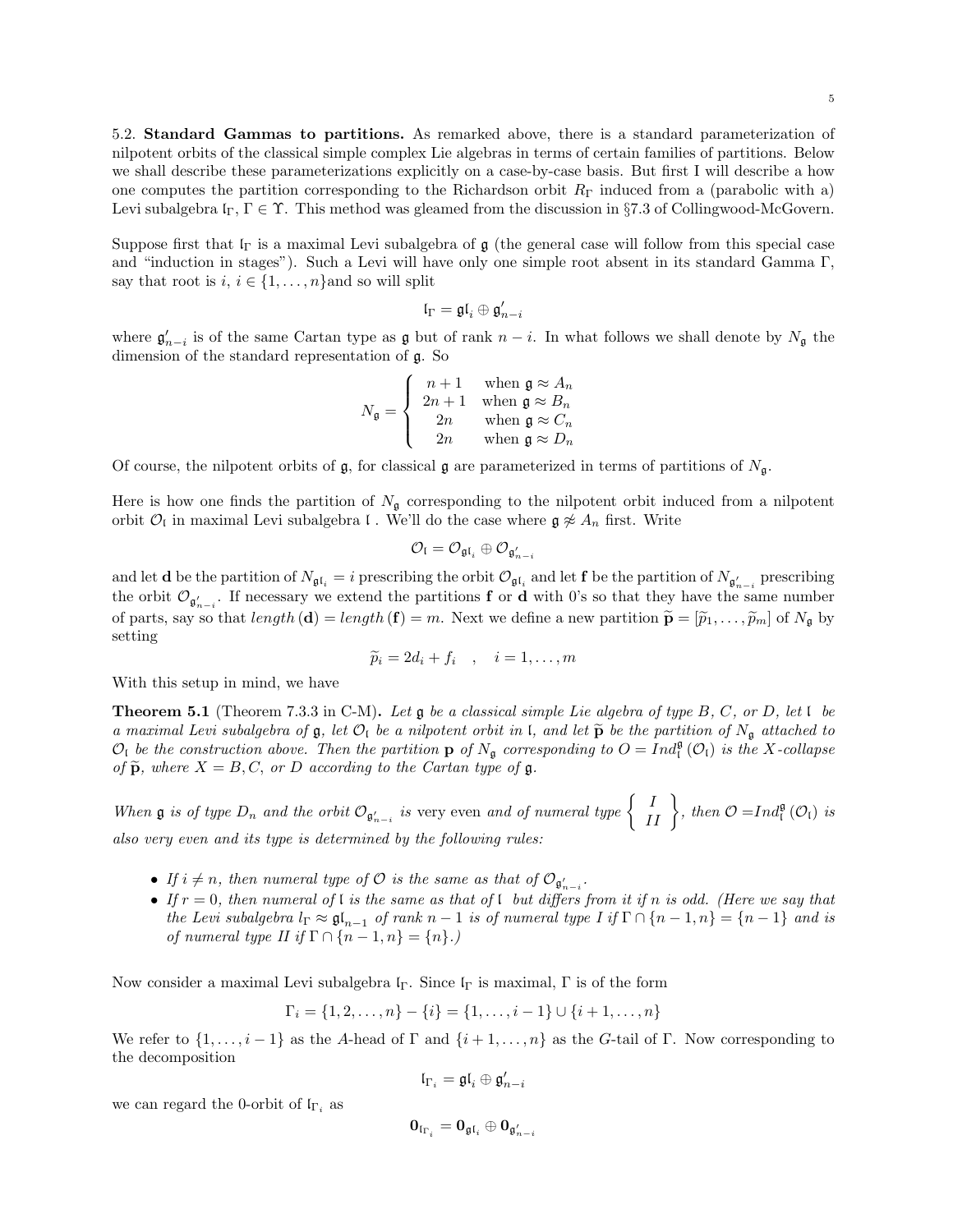The partitions of  $i = N_{\mathfrak{gl}_i}$  and  $N_{\mathfrak{g}'_{n-i}}$  corresponding respectively to  $\mathbf{0}_{\mathfrak{gl}_i}$  and  $\mathbf{0}_{\mathfrak{g}'_{n-i}}$  are, respectively

$$
\mathbf{d} = (1)^i \text{, and}
$$

$$
\mathbf{f} = (1)^{N_{\mathfrak{g}'_r}}
$$

It now quite easy to construct the partition  $\tilde{p}$  and its X-collapse p, which will be the partition corresponding to the Richardson orbit  $Ind_{l_{\Gamma_i}}^{\mathfrak{g}}(\mathbf{0}_{\mathfrak{i}_{\Gamma_i}})$ .

What about the partitions corresponding to the Richardson orbits arising from non-maximal Levi subalgebra lΓ? These are easily handled as well. For a standard Gamma Γ ∈ Υ we define its G-tail as the last contiguous subsequence in  $\Gamma$  that ends in  $n = r n k (\mathfrak{g})$ . (And here we are thinking of the integers that appear in  $\Gamma$  as being listed in increasing order.) If  $\Gamma$  does not contain n then we regard its G-tail as empty. The A-head of Γ will be defined as the complement of the G-tail of Γ in Γ. So for example, if  $\Gamma = \{1, 2, 3, 5, 6, 9, 10\}$  its G-tail will be  $\{9, 10\}$  and its A-head will be  $\{1, 2, 3, 5, 6\}$ . (We remark that if this Γ arose in the situation where  $\mathfrak{g} = B_{10}$ , then the semisimple part of the corresponding Levi subalgebra would be isomorphic to  $A_3 + A_2 + B_2.$ 

Here's how we get the partition of  $N_g$  corresponding to the Richardson orbit corresponding to a general Γ  $\in \Upsilon$ . The first step is to split  $\Gamma$  into its A-head  $\Gamma_A$  and its G-tail  $\Gamma_G$ . Suppose the cardinality of  $\Gamma_G$  is r, this means the Levi subalgebra  $I_{\Gamma}$  of  $\mathfrak g$  has a factor  $\mathfrak g'_r$  (i.e. a factor of the same Cartan type as  $\mathfrak g$  but of rank  $r$ ). The A-head, on the other hand, indicates that  $\mathfrak{l}_\Gamma$  contains a certain standard Levi subalgebra  $\mathfrak{l}_A$  of  $\mathfrak{gl}_{n-r}$ ; the standard Levi whose semisimple part is the subalgebra of  $\mathfrak{sl}_{n-r}$  generated by the simple roots indexed in  $\Gamma_A$ . Here's what we do: instead of trying to induce directly from  $\mathbf{0}_{\mathfrak{l}_\Gamma}$  up to  $\mathfrak{g}$ , we first induce from  $\mathfrak{l} = \mathfrak{l}_A \oplus \mathfrak{g}'_r$ up to  $\mathfrak{gl}_{n-r}\oplus \mathfrak{g}'_r$ . This first induction effectively ignores the  $\mathfrak{g}'_r$  factor and replaces the **0**-orbit of  $\mathfrak{l}_A$  with the corresponding Richardson orbit in  $\mathfrak{gl}_{n-r}$ . Suppose we have we figured out how to attach a partition  $\mathbf{d}_A$  of  $n - r$  to a standard Gamma  $\Gamma_A$  for sl  $_{n-r}$  in such a way that  $\mathbf{d}_A$  corresponds to the Richardson orbit of the standard Levi subalgebra  $\mathfrak{lr}_A$  of  $\mathfrak{sl}_{n-r}$ , thne we can readily apply Collingwood-McGovern's Theorem 7.3.3 (our Theorem 3.1) to get the right partition for the Richardson orbit of  $\Gamma$  in g. A little more explicitly, once we induce up to the trivial orbit of  $\mathfrak{lr}$  up to  $\mathfrak{gl}_{n-r} \oplus \mathfrak{gl}_r'$ , the next stage, induction from the maximal Levi subalgebra  $\mathfrak{gl}_{n-r} \oplus \mathfrak{g}'_r$  to  $\mathfrak{g}$ , can be carried out using the partition corresponding to  $Ind_{\mathfrak{l}_A}^{\mathfrak{gl}_{n-r}}(\mathbf{0}_{\mathfrak{l}_A})$  as d and the partition  $(1)^{N_{\mathfrak{g}'_r}}$  corresponding to the trivial representation of  $\mathfrak{g}'_r$  as **f** and applying Theorem 3.1.

It just remains to clarify how we go from  $\Gamma_A$  to the partition **d** of  $n-r$ . This can be accomplished by applying a Theorem of Kraft, Ozeki and Wakimoto (Theorem 7.2.3 in [C-M]). We'll simply re-state that result in terms of the standard Gammas  $\Gamma_A$ 

**Theorem 5.2.** Let  $\Gamma_A$  be a standard Gamma for  $\mathfrak{gl}_{n-r}$ . Let  $(i_1,\ldots,i_k)$  be the lengths of the contiguous subsequences of Γ. Set

$$
\mathbf{q}_{\Gamma_A} = [i_1 + 1, i_2 + 1, \dots, i_k + 1, 1, \dots, 1]
$$

where we add as many 1's after the  $i_k + 1$  until we end up with a partition of  $n - r$ . Then the transpose  $\mathbf{q}_{\Gamma_A}^{t}$  of  $\mathbf{q}_{\Gamma_A}$  will be the partition of  $n-r$  corresponding to the Richardson orbit  $Ind_{\mathfrak{l}_\Gamma}^{\mathfrak{sl}_{n-r}}(\mathbf{0}_{\mathfrak{l}_\Gamma}).$ 

Remark 5.3. The discussion above also tells us how to figure out the Richardson orbits  $Ind_{\mathfrak{l}_\Gamma}^{\mathfrak{g}}$  when  $\mathfrak{g}$  is of type A. However, the algorithm David gives on the  $A_n$  subpage of [NOLSID] already accomplishes this quite succinctly (and of course is entirely equivalent).

Remark 5.4. We should note here two conventions that come into play when applying Theorem 3.1 in the extreme cases when (i)  $rank(\mathfrak{g}'_r) = rank(\mathfrak{g}) - 1$  and (ii)  $rank(\mathfrak{g}'_r) = 0$  and  $\mathfrak{g}$  is of type B. In situation (i), the convention is to take the partition corresponding to the trivial orbit of  $\mathfrak{l}_A \approx \mathfrak{gl}_1$  to be [1] before applying Theorem 3.1 In situation (ii), the convention is takes the trivial orbit of  $\mathfrak{g}'_r \approx B_0$  to be [1] before applying 7.3.3.

5.3. Computing the tau signatures of special orbits. Up to this point we haven't had to say exactly which partitions of  $N_{\mathfrak{g}}$  are parameterize the nilpotent orbits of  $\mathfrak{g}$ . We'll do that now case-by-case, and at the same time describe how we identify special orbits and their tau signatures.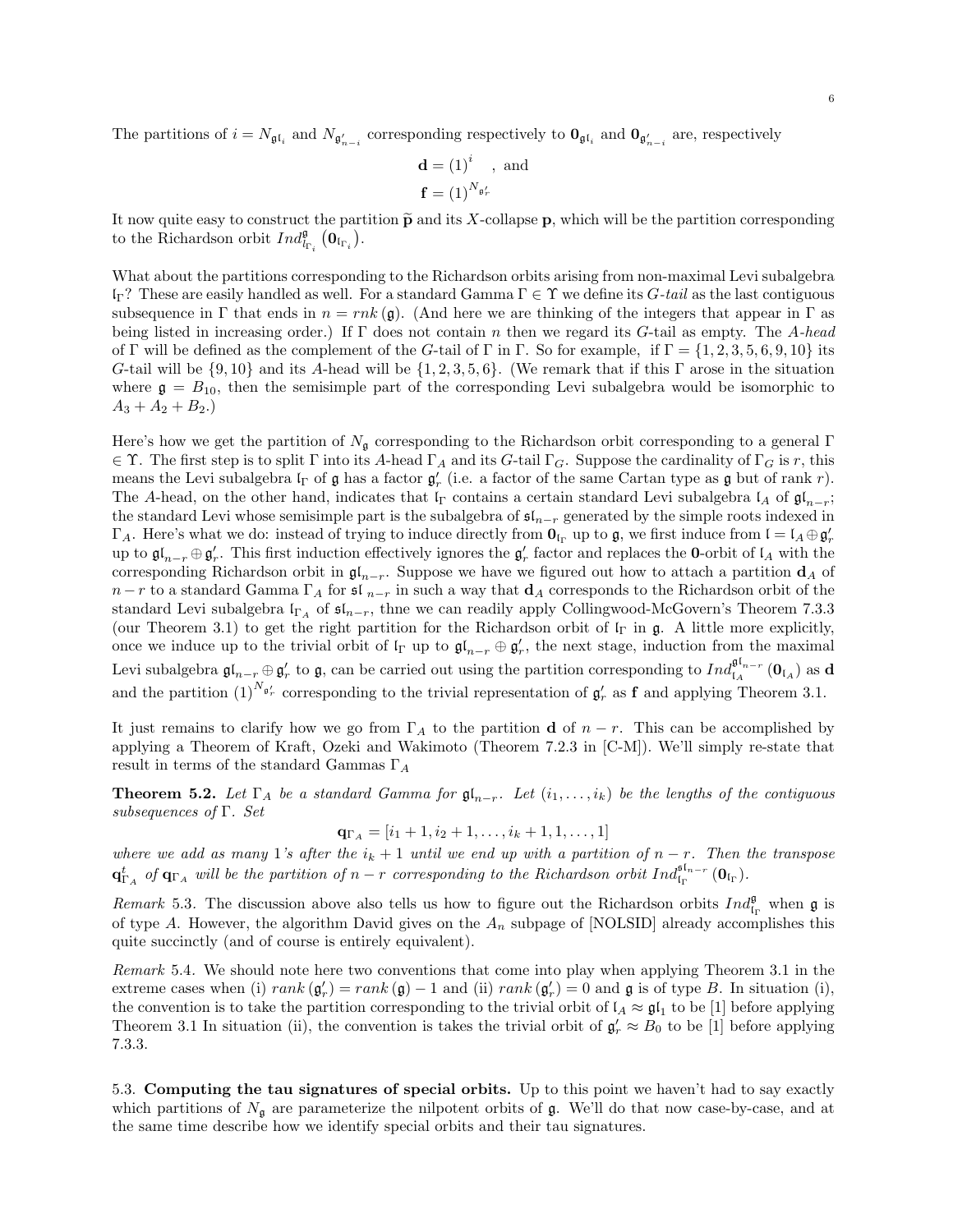5.4.  $A_n$ . The nilpotent orbits of  $A_n \approx \mathfrak{s}I_{n+1}$  are in a one-to-one correspondence with partitions of  $n+1$ . For  $A_n$ , every nilpotent orbit is both special and Richardson. The way to recover the Γ for the Levi subalgebra inducing a Richardson orbit whose corresponding partition is p is to simply to take its transpose, subtract 1 from each entry of  $p^t$ . Once you have  $p^t$  you recover the corresponding  $\Gamma$  by forming a list of integers between 1 and *n* in such a way that the first contiguous subsequence is  $1, 2, \ldots, (\mathbf{p}^t)_1$ , the second contiguous sequence is  $(\mathbf{p}^t)_1 + 2, (\mathbf{p}^t)_1 + 3, \ldots, (\mathbf{p}^t)_1 + (\mathbf{p}^t)_2 + 1$ , and so on. If we denote by  $\overline{\Gamma}_{\mathbf{p}}$  the standard Gamma so obtained, we can say that the correspondences

$$
\mathbf{p} \longrightarrow \Gamma_{\mathbf{p}}
$$
  

$$
\mathbf{p}^t \longrightarrow \Gamma_{\mathbf{p}^t}
$$

furnish us with the tau signature  $(\Gamma_{\mathbf{p}}, \Gamma_{\mathbf{p}^t})$  of the special nilpotent orbit corresponding to the partition **p**. For each special orbit is Richardson, so set of minimal Richardson orbits containing it is the orbit itself, and similarly for its Spaltenstein dual (which will be the nilpotent orbit corresponding to the partition  $p<sup>t</sup>$ ).

5.5.  $B_n$ . The nilpotent orbits of  $B_n \approx SO(2n+1)$  are in one-to-one correspondence with partitions of  $2n+1$ such that even parts, if they occur, occur with even multiplicity. [C-M] denotes this set of partitions by  $\mathcal{P}_1(2n+1)$ . There are several ways of characterizing the special nilpotent orbits of  $B_n$ . The one I adopted in my computations was the following. Define the Spaltenstein duality map  $d$  as sending a partition  $p$ in  $P_1(2n+1)$  to its transpose  $p^t$  and then taking its B-collapse, which will be the largest partition in  $P_1(2n+1)$  that is dominated by  $p^t$ . The B-collapse of  $p^t$  (or any partition of  $2n+1$ ) can be computed directly from  $p^t$  using Lemma 6.3.3 in [C-M]. The special nilpotent orbits for  $B_n$  are can then be identified as the partitions  $\mathbf{p} \in \mathcal{P}_1(2n+1)$  such that  $d \circ d(\mathbf{p}) = \mathbf{p}$ .

Since we already have a means of figuring out the partition  $\mathbf{p}_{\Gamma}$  in  $P_1$  (2n + 1) that corresponds to a Richardson orbit

$$
\textbf{R}_{\Gamma}=\textbf{Ind}_{\textbf{I}_{\Gamma}}^{\mathfrak{g}}\left(\textbf{0}_{\textbf{I}_{\Gamma}}\right)
$$

and because the closure relations of the nilpotent orbits is consistent with the dominance ordering of the corresponding partitions, we can use the dominance ordering of partitions to figure out exactly which Γ's lead to a Richardson orbit  $R_{\Gamma}$  whose closure contains a given special nilpotent orbit;

$$
\mathbf{p}_{\mathcal{O}}\mathbb{
$$

And the dominance ordering of partitions will also identify which of these Richardson orbits such that  $\mathcal{O}_p \subset \overline{R}_{\Gamma}$  are minimal (i.e., not containing any other with the same property). In this way, we can readily determine the minimal  $\Gamma \in \Upsilon$  such that  $\mathcal{O} \subset \overline{R_{\Gamma}}$  and get the first half of the tau signature of  $\mathcal{O}$ . Doing the same thing for the Spaltenstein dual  $d(\mathcal{O}) = \mathcal{O}_{d(p_{\mathcal{O}})}$  of  $\mathcal O$  yields the second half of the tau signature of  $\mathcal O$ .

5.6.  $C_n$ . The nilpotent orbits of  $C_n \approx Sp(2n)$  are in one-to-one correspondence with the partitions of  $2n$ such that the odd parts, if they occur, occur with even multiplicity. Collingwood and McGovern denote this set of partitions by  $\mathcal{P}_{-1}(2n)$ . The identification of special nilpotent orbits and their tau signatures is carried out in the same manner as in the  $B_n$  case (just utilizing C-collapses in place of B-collapses).

5.7.  $D_n$ . The nilpotent orbits of  $D_n \approx SO(2n)$  are in a nearly one-to-one correspondence with partitions of 2n for which the even parts occur with even multiplicity. Collingwood-McGovern denotes this set of partitions is denoted by  $\mathcal{P}_1(2n)$ . The hedge "nearly one-to-one" is due to the fact that to a very even partition, which is a partition  $p \in \mathcal{P}_1(2n)$  consisting of only even parts, there corresponds two distinct nilpotent potent orbits, usually denoted by  $\mathcal{O}_{\mathbf{p}}^I$  and  $\mathcal{O}_{\mathbf{p}}^{II}$  or some such notation involving the *numerals* I and II. But so long as a partition  $p \in \mathcal{P}_1(2n)$  is not very even, the correspondence between partitions and nilpotent orbits is one-to-one.

Luckily the complications arising from the even-even orbits are relatively mild. In particular, the partial ordering of the partitions in  $\mathcal{P}_1(2n)$  still gives the correct closure relations for the corresponding orbit, one just has to understand that if **p** is a very even partition then the orbits  $\mathcal{O}_p^I$  and  $\mathcal{O}_p^{II}$  must be regarded as incomparable (which is in fact true with respect to the closure ordering of the nilpotent orbits).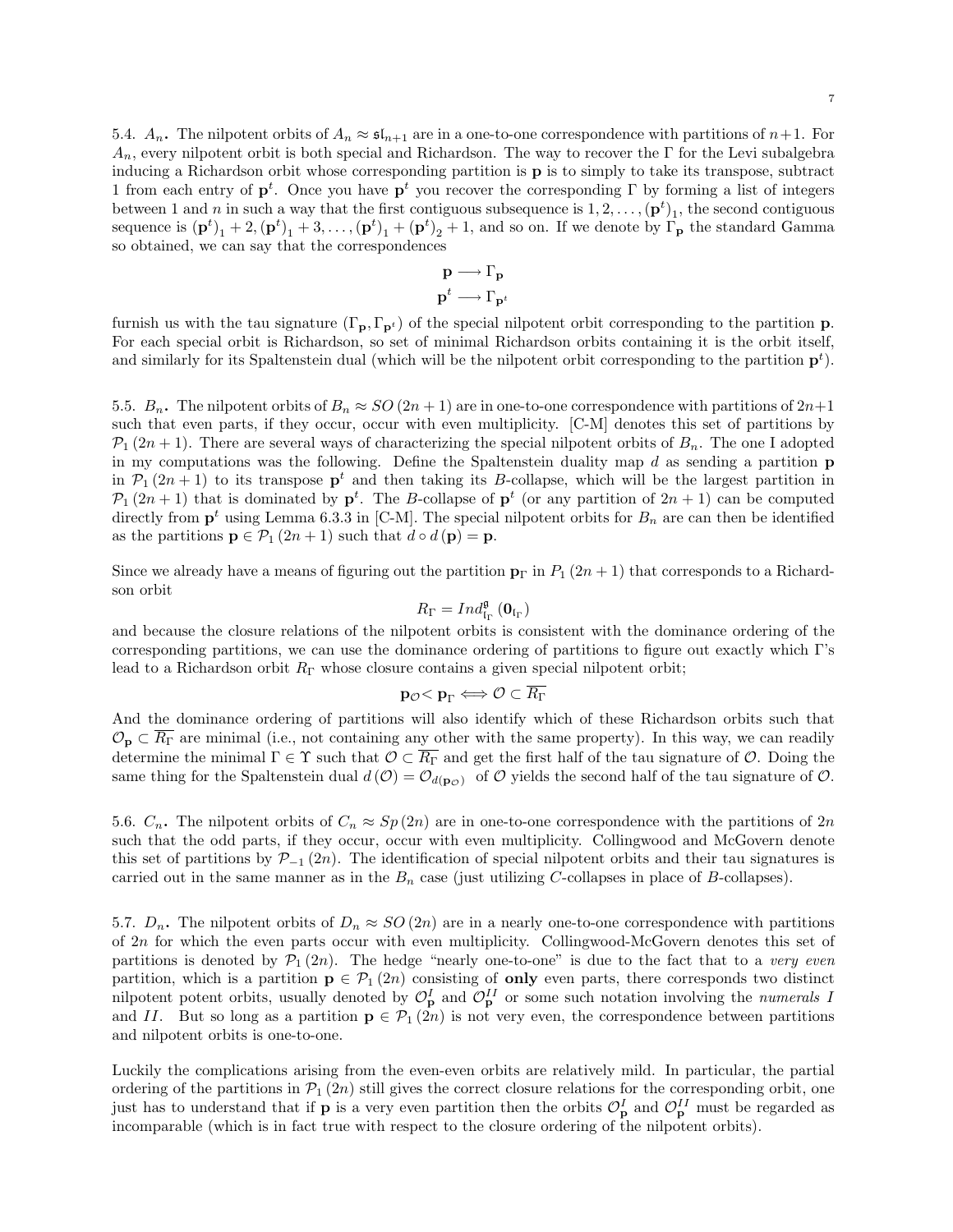Now it turns out that there are only a few cases where a Richardson orbit  $R_{\Gamma}$  turns out to be very even: for example, it does happen for the Levis

$$
(A_{n-1})' \longleftrightarrow \Gamma = (1, ..., n-1)
$$
 and  $(A_{n-1})'' \longleftrightarrow \Gamma = (1, ..., n-2, n)$ 

when n is even. More generally, this happens whenever the G-tail of a standard  $\Gamma$  is trivial and the partition corresponding to the A-head has only even multiplicities. At any rate, dealing with this complication just amounted to figuring out when and how to distinguish between very even Richardson orbit pairs. It actually was not hard to kill both birds with one stone; we simply adopted a computationally innocuous convention in which the numeral I very even orbits are represented by truncated very even partitions (i.e., with only non-zero parts included) and the numeral II very even orbits are represented by very even partitions with one trailing 0. Thus , for example, the Richardson orbit corresponding to the  $(A_{n-1})'$  Levi was distinguished from that of the  $(A_{n-1})''$  Levi as follows

$$
\mathcal{O}^I_{[(2)^n]} \longleftrightarrow [(2)^n]
$$

$$
\mathcal{O}^{II}_{[(2)^n]} \longleftrightarrow [(2)^n, 0]
$$

I remark that this hack was harmless to the partial ordering computations, yet turned out also to be very useful in getting the right Spaltenstein duality map. For with this convention it was very easy to implement the convention of [ CM] (in which one changes the numeral type of a very even orbit upon taking its Spaltenstein dual whenever  $\mathfrak{g} \approx D_n$  and n is odd).

After dealing with the very even orbits in the manner described above, the computation of the tau signatures of the special nilpotent orbits in  $D_n$  was carried out in the same fashion as for  $B_n$  and  $C_n$ .

#### 6. Tables

Below I give the orbit - cell correspondence for the big block of  $D_8$ . Note the use of the convention of adding a trailing zero to distinguish type II from type I orbits (for very even partitions).

```
[15,1] <----> cell #'s 0,1,2,4[13,3] <----> cell #'s 3,5,6,10
[13,1,1,1] <----> cell #'s 8,18
[11,5] <----> cell #'s 7,11,13,15
[11,3,1,1] <----> cell #'s 9,12,19,20,21,38
[11,1,1,1,1,1] <----> cell #'s 67,72
[9,7] <----> cell #'s 14,16,24,28
[9,5,1,1] <----> cell #'s 17,22,33,39
[9,3,3,1] <----> cell #'s 23,32,35,41,43,46,48,65
[9,3,2,2] <----> cell #'s 37,50,51,53
[9,3,1,1,1,1] <----> cell #'s 68,73,74,114
[9,1,1,1,1,1,1,1] <----> cell #'s 102,131
[8,8] <----> cell #'s 26,30
[8,8,0] <----> cell #'s 25,29
[7,7,1,1] <----> cell #'s 27,31,34,40,64
[7,5,3,1] <---> cell #'s 36,42,44,47,49,56,66,71,77
[7,5,2,2] <----> cell #'s 52,54,57,79
[7,5,1,1,1,1] <----> cell #'s 69,75,81,115
[7,3,3,3] <----> cell #'s 55,80
[7,3,3,1,1,1] <----> cell #'s 70,76,82,83,90,92,95,116,117,118,120,123
[7,3,2,2,1,1] <----> cell #'s 84,100,119,124,143,145
[7,3,1,1,1,1,1,1] <----> cell #'s 103,132,144,148
[7,1,1,1,1,1,1,1,1,1] <----> cell #'s 161,169
[6,6,3,1] <----> cell #'s 45,58,60,78
```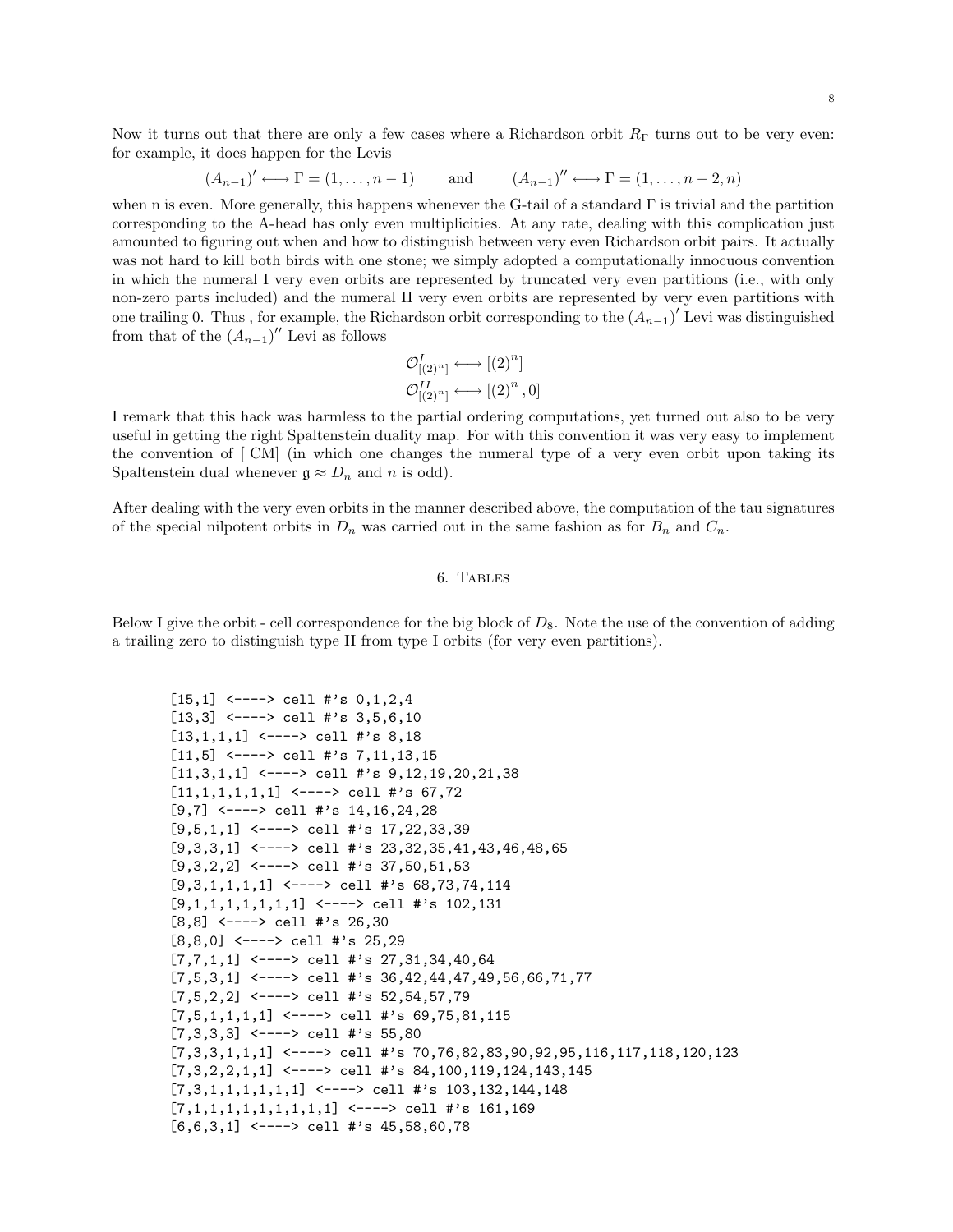```
[6,6,2,2] <----> cell #'s 61,87
[6,6,2,2,0] <----> cell #'s 59,86
[6,6,1,1,1,1] <----> cell # 89
[5,5,5,1] <----> cell #'s 62,85
[5,5,3,3] <----> cell #'s 63,88,97,98,99
[5,5,3,1,1,1] <----> cell #'s 91,93,96,104,121,126,133
[5,5,2,2,1,1] <----> cell #'s 105,134,146
[5,5,1,1,1,1,1,1] <----> cell #'s 107,136,149
[5,3,3,3,1,1] <----> cell #'s 94,101,106,122,125,135,147,151,156
[5,3,3,1,1,1,1,1] <---> cell #'s 108,112,137,139,150,152,153,158,164[5,3,2,2,2,2] <----> cell #'s 172,173,174,175
[5,3,2,2,1,1,1,1] <----> cell #'s 159,167,181,182
[5,3,1,1,1,1,1,1,1,1] <----> cell #'s 162,170,185,186
[5,1,1,1,1,1,1,1,1,1,1,1] <----> cell #'s 197,200
[4,4,4,4] <----> cell #'s 109,127
[4,4,4,4,0] <----> cell #'s 110,128
[4,4,3,3,1,1] <---> cell #'s 111,129,138,141,154
[4,4,3,1,1,1,1,1] <----> cell #'s 155,165
[4,4,2,2,2,2] <----> cell #'s 178,179
[4,4,2,2,2,2,0] <----> cell #'s 176,177
[4,4,2,2,1,1,1,1] <----> cell # 183
[4,4,1,1,1,1,1,1,1,1,1] <----> cell #'s 192
[3,3,3,3,3,1] <----> cell #'s 157,166
[3,3,3,3,2,2] <----> cell # 180
[3,3,3,3,1,1,1,1] <---> cell #'s 113,130,140,142,160,168,184,187
[3,3,3,1,1,1,1,1,1,1] <---> cell #'s 163,171,193,194,195[3,3,2,2,2,2,1,1] <----> cell #'s 188,189,190,191,202
[3,3,2,2,1,1,1,1,1,1] <----> cell #'s 196,199,207
[3,3,1,1,1,1,1,1,1,1,1,1] <----> cell #'s 198,201,208
[3,1,1,1,1,1,1,1,1,1,1,1,1,1] <----> cell #'s 210,211
[2,2,2,2,2,2,2,2] <----> cell #'s 205,206
[2,2,2,2,2,2,2,2,0] <----> cell #'s 203,204
[2,2,2,2,2,2,1,1,1,1] <----> cell # 209
[2,2,2,2,1,1,1,1,1,1,1,1] <----> cell # 212
[2,2,1,1,1,1,1,1,1,1,1,1,1,1] <----> cell # 213
[1,1,1,1,1,1,1,1,1,1,1,1,1,1,1,1] <----> cell # 214
```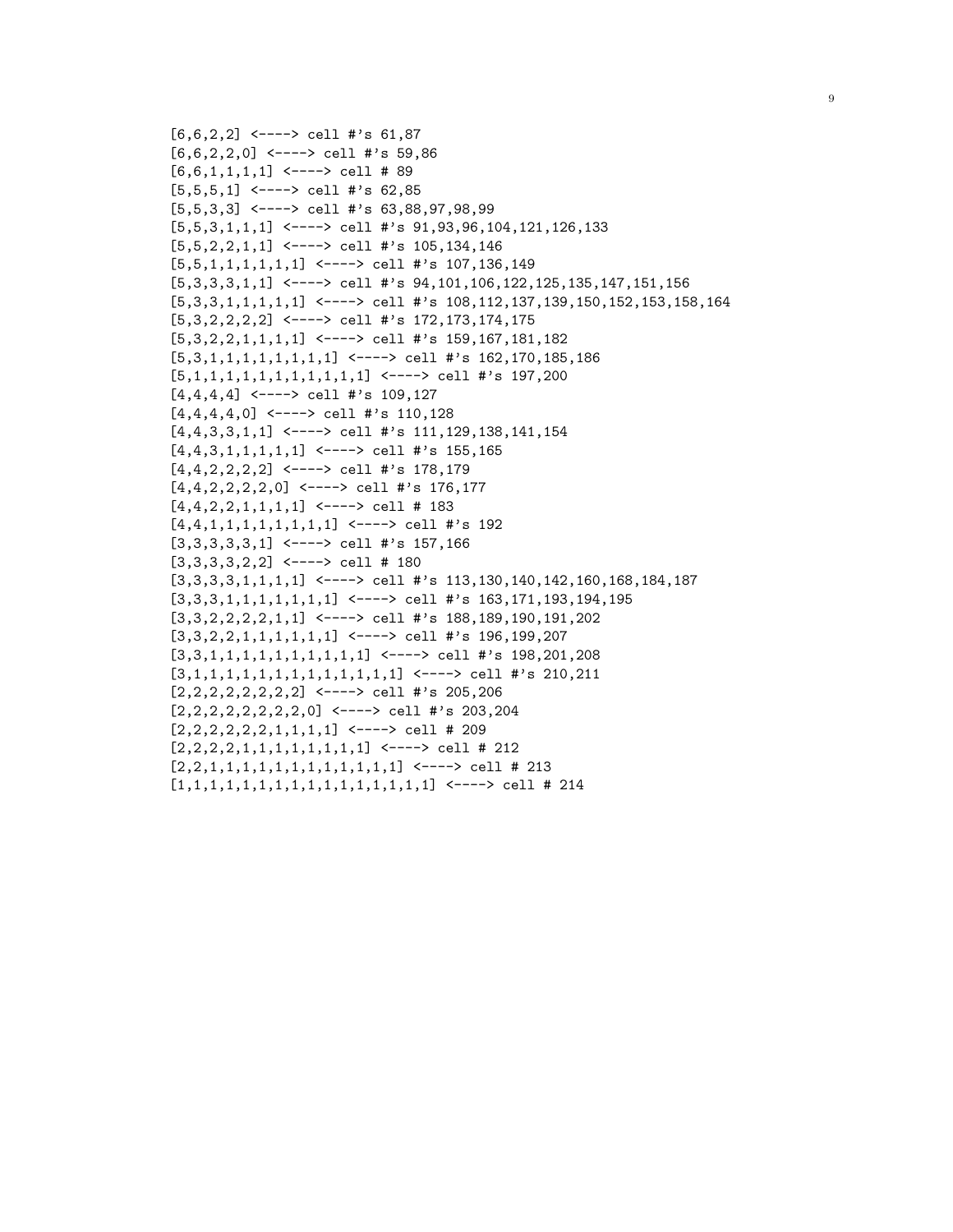| B-C Type      | $Cell$ #'s | GraphIsoClass |
|---------------|------------|---------------|
| E8            | 0          | $1*$          |
| E8(a1)        | 1          | 8*            |
| E8(a2)        | 2          | $35 - A$      |
| E8(a3)        | 3          | $196 - A$     |
|               | 5          | $196 - A$     |
| E8(a4)        | 4          | $260 - A$     |
|               | 7          | $260 - A$     |
| E8(b4)        | 6          | $560 - A$     |
|               | 8          | $560 - A$     |
|               | 9          | $560 - A$     |
| E8(a5)        | 10         | $1100 - A$    |
|               | 13         | $1100 - A$    |
|               | 17         | $1100 - A$    |
| E7(a1)        | 11         | $567 - A$     |
| E8(b5)        | 12         | $3192 - A$    |
|               | 14         | $3752 - A$    |
| E8(a6)        | 15         | $4025 - A$    |
|               | 18         | 2625*         |
| D7(a1)        | 16         | $3240 - A$    |
|               | 19         | $3240 - A$    |
|               | 20         | $3240 - A$    |
|               | 21         | $3240 - A$    |
|               | 22         | $3240 - A$    |
| E8(b6)        | 23         | $3640 - A$    |
|               | 25         | $3640 - A$    |
|               | 27         | $3640 - A$    |
| E7(a3)        | 24         | $3240 - B$    |
|               | 29         | $3240 - B$    |
| $E6(a1) + A1$ | 26         | $8192 - A$    |
|               | 30         | $8192 - A$    |
| D7(a2)        | 28         | $7560 - A$    |
|               | 31         | $5040 - A$    |
|               | 35         | $7560 - A$    |
| E6            | 33         | $525 - A$     |
| $D5+A2$       | 32         | $4536 - A$    |
|               | 38         | $4536 - A$    |
|               | 39         | $4536 - A$    |
|               | 45         | $4536 - A$    |
| E6(a1)        | 34         | $3500 - A$    |
|               | 37         | $3500 - A$    |
| E7(a4)        | 36         | $6075 - A$    |
|               | 41         | $6075 - A$    |
|               | 43         | $6075 - A$    |
| $A6+A1$       | 40         | $2835 - A$    |
| D6(a1)        | 44         | $8800 - A$    |
|               | 49         | 8800-A        |
| A6            | 42         | $4200 - A$    |
|               | 46         | $4200 - A$    |
|               | 48         | $4200 - A$    |
|               | 50         | $4200 - A$    |
| E8(a7)        | 47         | 22778         |
|               | 51         | 38766         |
|               | 53         | 46676         |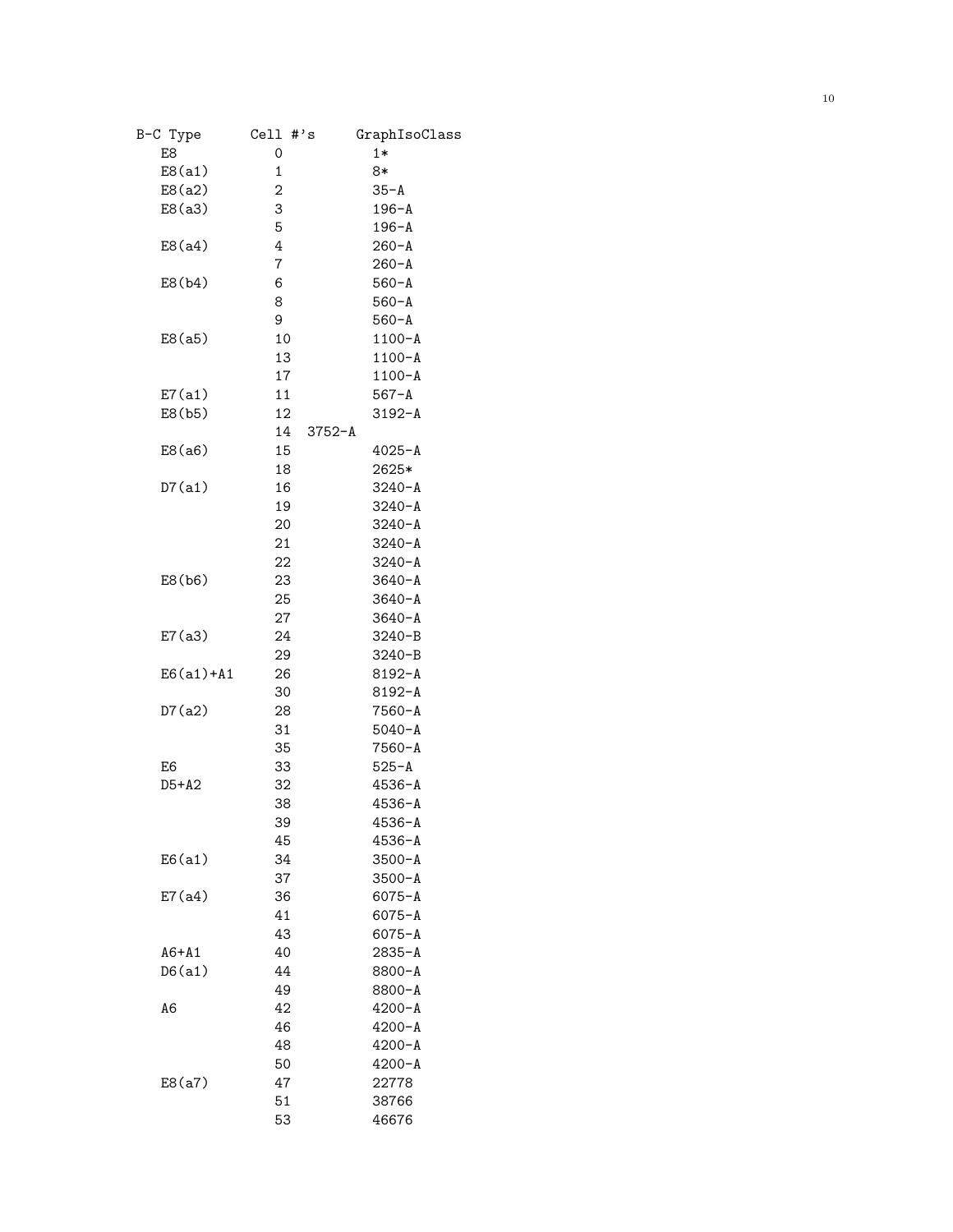| D5            | 54  | 2100*        |
|---------------|-----|--------------|
| E6(a3)        | 55  | 8800-a       |
|               | 63  | 8800-a       |
| D4+A2         | 52  | 4200-a       |
|               | 57  | $4200 - a$   |
|               | 59  | $4200 - a$   |
|               | 62  | $4200 - a$   |
| A4+A2+A1      | 60  | 2835-a       |
| D5(a1)+A1     | 58  | 6075-a       |
|               | 64  | 6075-a       |
|               | 65  | $6075 - a$   |
| $A4+A2$       | 56  | 4536-a       |
|               | 66  | $4536 - a$   |
|               | 68  | $4536 - a$   |
|               | 69  | 4536-a       |
| $A4+2A1$      | 61  | 7560-a       |
|               | 67  | 7560-a       |
|               | 70  | $5040 - a$   |
| D5(a1)        | 71  |              |
|               |     | 3500-a       |
|               | 79  | 3500-a       |
| A4+A1         | 72  | 8192-a       |
|               | 80  | 8192-a       |
| $D4(a1) + A2$ | 73  | $3640 - a$   |
|               | 78  | $3640 - a$   |
|               | 81  | $3640 - a$   |
| A4            | 74  | $3240 - b$   |
|               | 82  | $3240 - b$   |
| $A3+A2$       | 75  | 3240-a       |
|               | 76  | 3240-a       |
|               | 83  | 3240-a       |
|               | 84  | 3240-a       |
|               | 86  | 3240-a       |
| $D4(a1) + A1$ | 87  | 4025-a       |
|               | 89  | 2625*        |
| D4            | 85  | 525-a        |
| D4(a1)        | 88  | 3752-a       |
|               | 90  | $3192 - a$   |
| 2A2           | 77  | 1100-a       |
|               | 91  | 1100-a       |
|               | 92  | $1100-a$     |
| AЗ            | 94  | 567-a        |
| $A2+2A1$      | 93  | $560 - a$    |
|               | 95  | $560 - a$    |
|               | 96  | $560 - a$    |
| $A2+A1$       | 97  | 260-a        |
|               | 99  | 260-a        |
| А2            | 98  | 196-a        |
|               | 100 | 196-a        |
| 2A1           | 101 | 35-a         |
| Α1            | 102 | 8            |
| 0             | 103 | $\mathbf{1}$ |
|               |     |              |